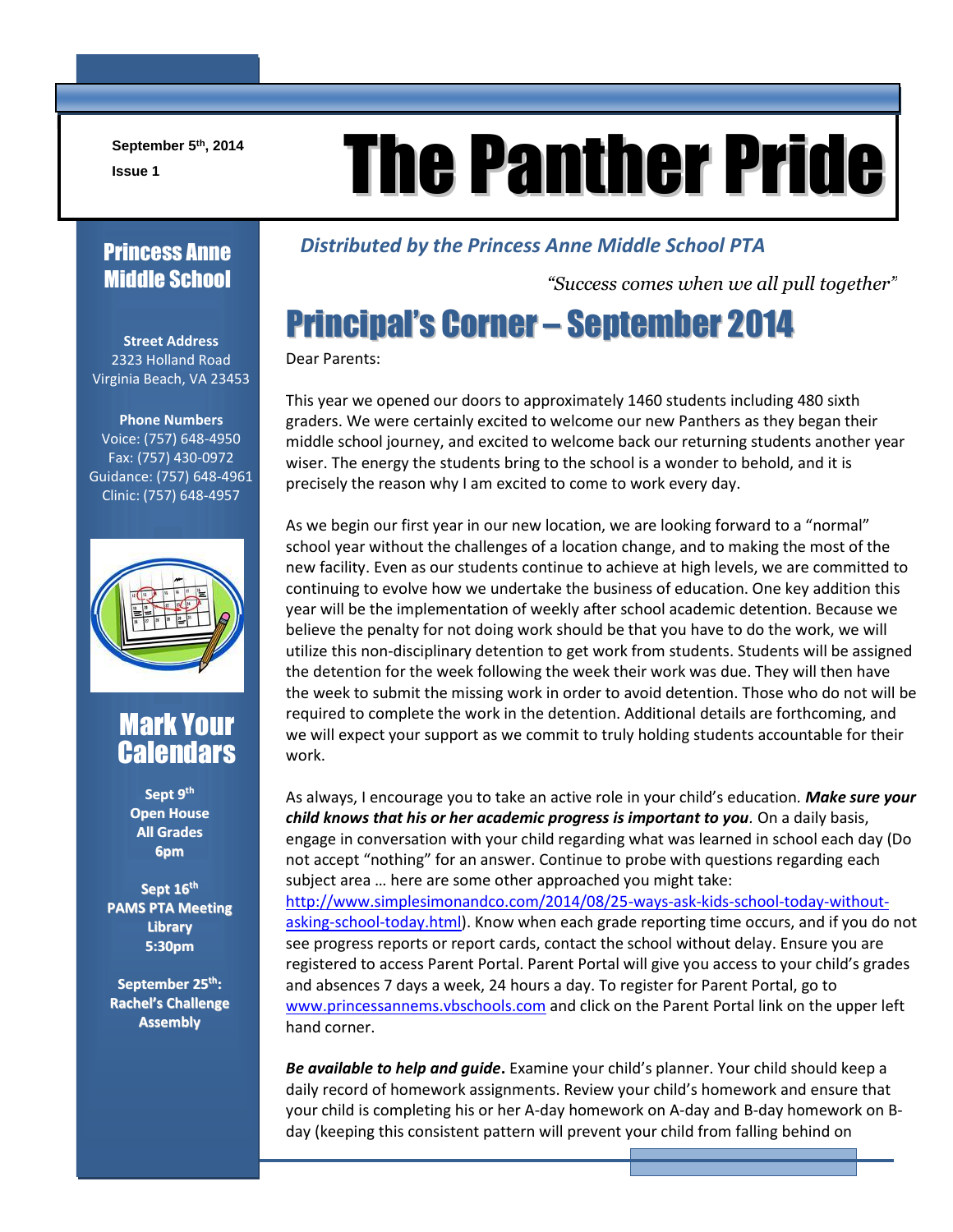

PTA Back to School Dance Friday Sept. 19th 6:30-8:30 pm

Tickets will be \$5 and be on sale Wednesday-Friday the 17th-19th during all lunches.

#### *Permission slips must accompany payment.*

We will have permission slips available on Tuesday the 16th at lunch.



SPIRIT NIGHT Tuesday Sept. 9th 5:00-9:00 pm

Proceeds will benefit Chorus

#### The Panther Pride **Page 2 of 7**

# PRINCIPAL'S CORNER - CONTINUED

assignments). Set aside a regularly scheduled time and a quiet study area at home and monitor your child as he or she studies, providing assistance as needed. Don't give more help than is wanted. Keep in mind it is your child's responsibility to be organized, to get homework done, and to prepare for tests. Ensure that the telephone, television, and other distractions are eliminated during study time. Also, examine the planner passes located on each week of the planner. This will provide you with a record of your child's time out of the classroom. Of course, it is important that time out of the classroom be minimized.

*Maintain regular communications with teachers through written communication (notes or email), phone calls, and/or conferences.* Progress reports will be issued on Friday, October 10, 2014. If your child is experiencing difficulty in his or her academics, contact your child's guidance counselor to arrange a conference. You will find an email link for all of our teachers, counselors, and administrators on Princess Anne Middle's website [www.princessannems.vbschools.com.](http://www.princessannems.vbschools.com/) You may also wish to contact Mrs. Bell, School Improvement Specialist, to discuss opportunities for additional assistance through our recovery programs. Our before and after school tutoring programs begin in October, and our AM Homework Center has already begun. Send your child a message that learning is not an option.

To keep open communication between home and school, Princess Anne is continuing with our weekly electronic mail service (My School Mail) for our parents. This service provides parents, via email, school specific information such as announcements of important dates, special events, and volunteer opportunities. Please subscribe to this service so we can keep you up-to-date. Subscription directions are available on our school website at [www.princessannems.vbschools.com.](http://www.princessannems.vbschools.com/)

I appreciate all of your support this year as we establish expectations for student behavior and dress in order to support a powerful learning environment. Please read through the dress code and code of conduct in the student planner, and review key items with your child.

Please call on any member of the administrative team or me should you have any questions or concerns.

Sincerely,

D. Alex Bergren Principal



*Search for Princess Anne Middle School PTA*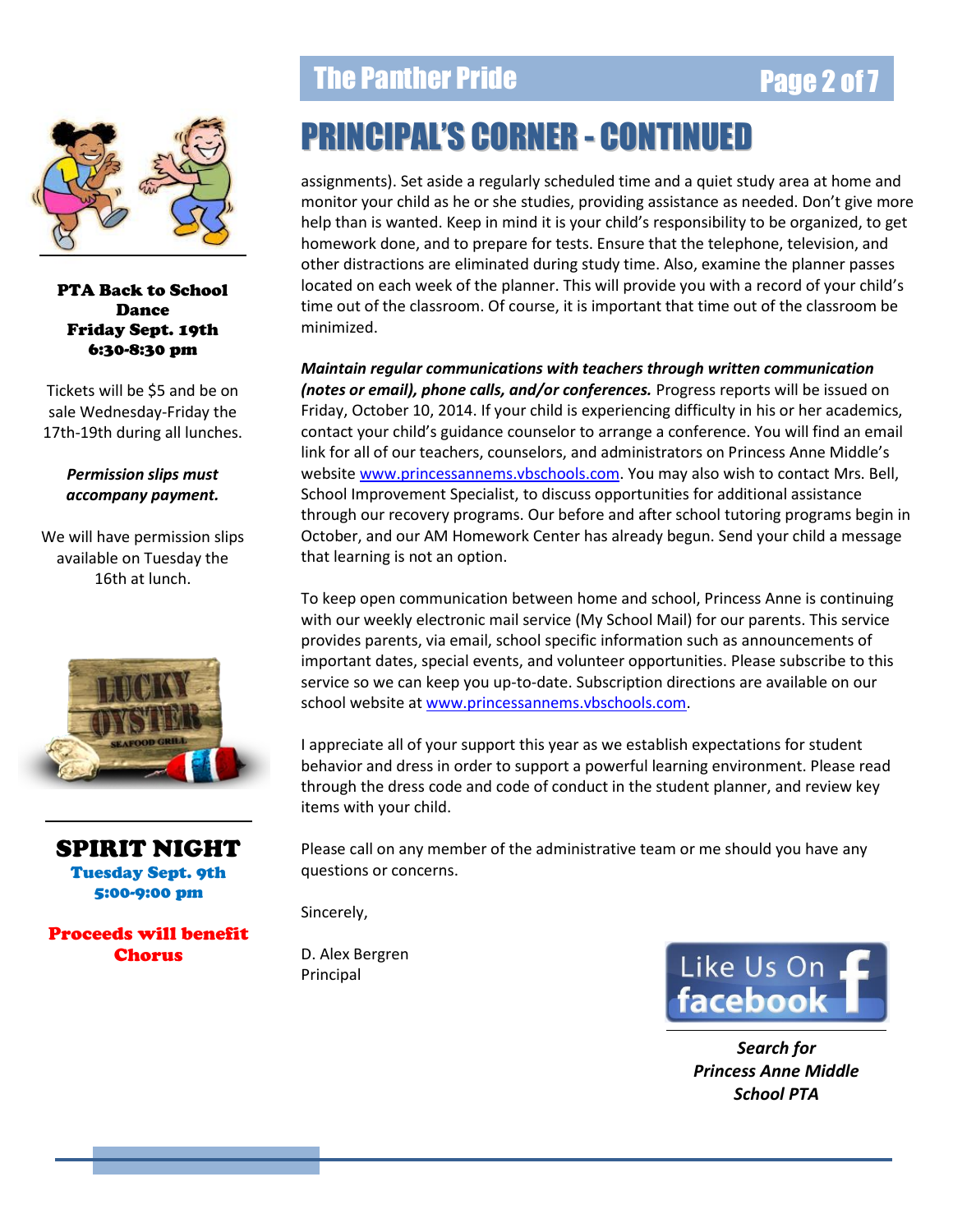#### **Page 3 of 7 The Panther Pride**

### PAMS BUSINESS-RECYCLING CLUB



The Business-Recycling Club collects throughout the school year the following items:

 **Cell phones Printer cartridges GPS devices iPods and other MP3 players Digital cameras E-readers Tablet computers • Eye glasses •** 

All items can either be dropped off at the front desk or brought to room 308A. Please note: we do not take batteries, printers, laptop or desktop computers

#### COMMUNITY HERO EVENT

On Thursday, September 11<sup>th</sup> Chick-fil-A at General Booth Blyd will be hosting a Community Hero Event from 6-8pm!



Join us to say **THANK YOU** to our brave local heroes! Members from Local and State Police, the Fire Department, and EMS will be onsite with their vehicles. Hang out with the Cow!! Spin the Wheel... Win a prize!!!!

#### GIFTED PROGRAM INFORMATION



Virginia Beach City Public Schools has a comprehensive gifted education program K-12 that serves the needs of intellectually gifted students in home schools and in full-time magnet schools. Home schools use a cluster resource model in which the gifted resource teacher works with the regular classroom teacher to design and implement curriculum and instructional strategies to specifically meet the needs of the high-end learner. Princess Anne Middle School's Gifted Resource Teacher is Ms. Cathy Peterson. If you have questions about the gifted program, please contact her a[t Cathy.Peterson@vbschools.com](mailto:Cathy.Peterson@vbschools.com) or 648-4950 x59137. To see what happens in cluster classes and to receive information about enrichment opportunities, parent workshops, and helpful details about the life of a middle schooler, please subscribe to Ms. Peterson's blog:

<http://blogs.vbschools.com/pamiddlegifted/>

Assessment for intellectually gifted identification will take place on the following dates at PAMS by a testing specialist:

- November 18, 2014
- February 19, 2015 (Kemps Landing Magnet applicants) May 14, 2015

If you feel your child is a good candidate for the gifted program, please contact Ms. Peterson in order to initiate the referral process. There are several forms that need to be completed and teachers must have time to write their observations/recommendations.

Students interested in the one-day-a-week pull-out program for dance at Old Donation Center or the full-time visual arts program at Virginia Beach Middle School should contact Ms. Peterson in October for information about the audition/assessment process. Applications for both arts programs are due to Ms. Peterson by February 2, 2015.



Chorus will be selling entertainment books next week!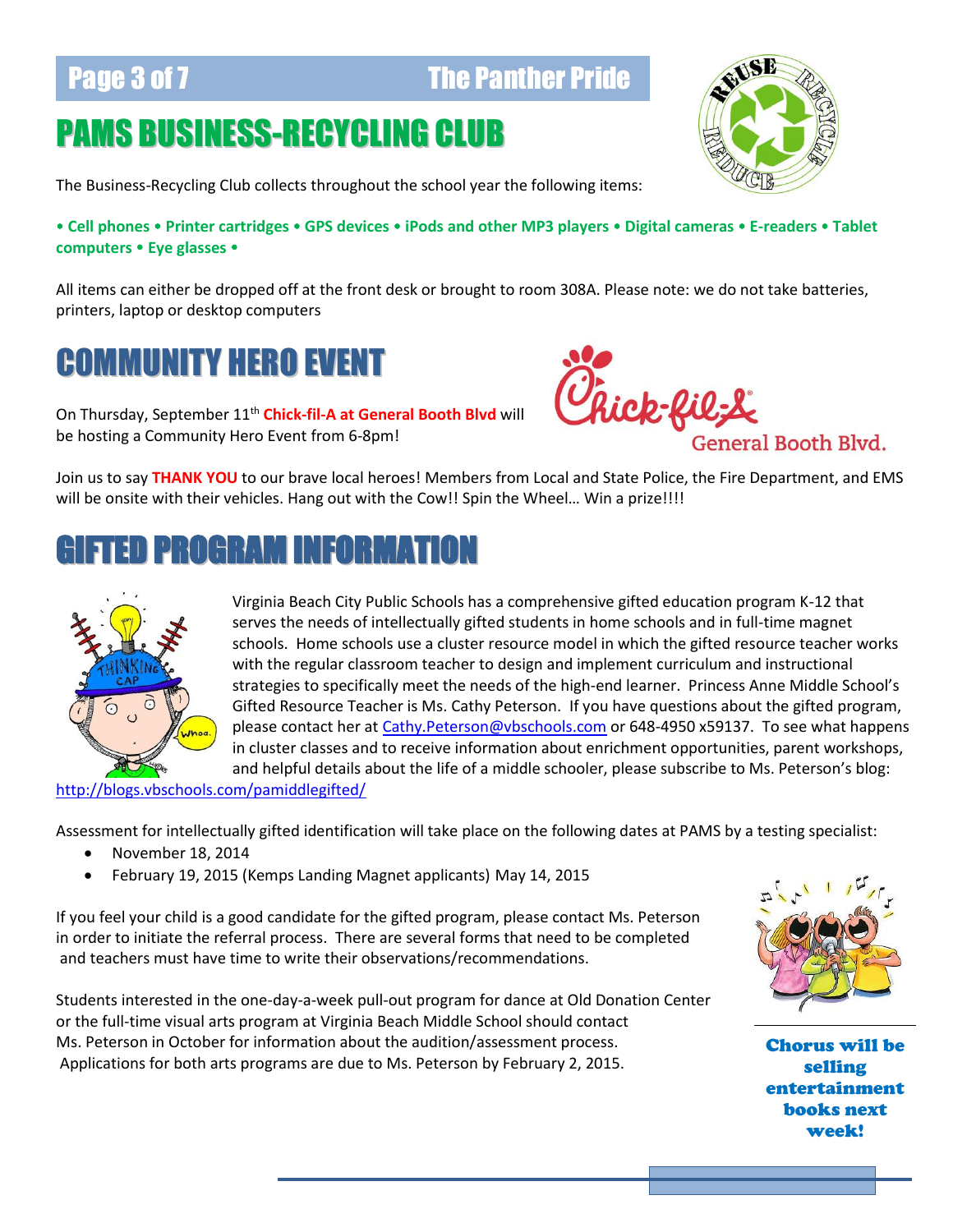#### The Panther Pride **Page 4 of 7** and 7 and 7 and 7 and 7 and 7 and 7 and 7 and 7 and 7 and 7 and 7 and 7 and 7 and 7 and 7 and 7 and 7 and 7 and 7 and 7 and 7 and 7 and 7 and 7 and 7 and 7 and 7 and 7 and 7 and 7 and 7 and

# NATIONALJUNIOR HONOR SOCIETY



Service learning projects are an ideal way for middle school learners to combine their intellectual need for complexity and their affective need to make a difference in the world. Many students in the eighthth grade are members of the **National Junior Honor Society** and will be instrumental in the success of the group's activities during the school year: a collection drive for personal products for Samaritan House; peer-tutoring; "Souper" Bowl of Caring to benefit the FoodBank of Southeastern Virginia; and sponsorship of the Eighth Grade Semi-Formal Dance in June.

Students help to organize and lead the projects to improve their own leadership skills.

Many sixth and seventh grade students have expressed interest in joining the NJHS. Here's the scoop on the application process:

- Seventh and eighth grade students may apply by invitation-only after the third quarter grades are posted.
- A 3.5 grade point average for the current school year is required to be invited to apply.
- A complete application with teacher recommendations must be submitted by the due date in May.
- A selection committee composed of teachers and school counselors reviews the applications and makes the decision whether to extend an invitation to join the society. Through the application process, applicants must show evidence of outstanding citizenship, character, leadership, and service to school and community. **The advisors do not have a vote in the process.**

If students have any questions about NJHS, they may ask Mrs. Solheim or Ms. Peterson (NJHS advisors). Eighth grade students new to PAMS who were inducted into the NJHS chapter at their former school should see the PAMS advisors for information about joining the group now! The first general meeting for eighth graders inducted last spring is September 17.

#### DONATIONS!!! DONATIONS!!! DONATIONS!!!



One of the biggest money savers for the PAMS PTA is generous donations! We need Pepsi products for our concessions stands! We would also like to have two or three picnic benches donated so that our staff can enjoy time outside during their lunch. Do you think you can help? All donations can be dropped off in the front lobby. We appreciate all the help you can give!

# COMING SOON…….



When you sign up for the PAMS PTA - and we are eagerly striving for 100% this year - and give us

your e-mail, we will make sure that you stay in the loop on everything that is happening at the school. First up…. we need for your voice to be heard! Be on the lookout in a few weeks for a Survey Monkey on the proposed state legislation items. There are only two this year so the survey will be quick and easy. But we would like for everyone to participate! Together we can make huge changes to support our children!

Rachel's Challenge Assembly will be held on September 25th.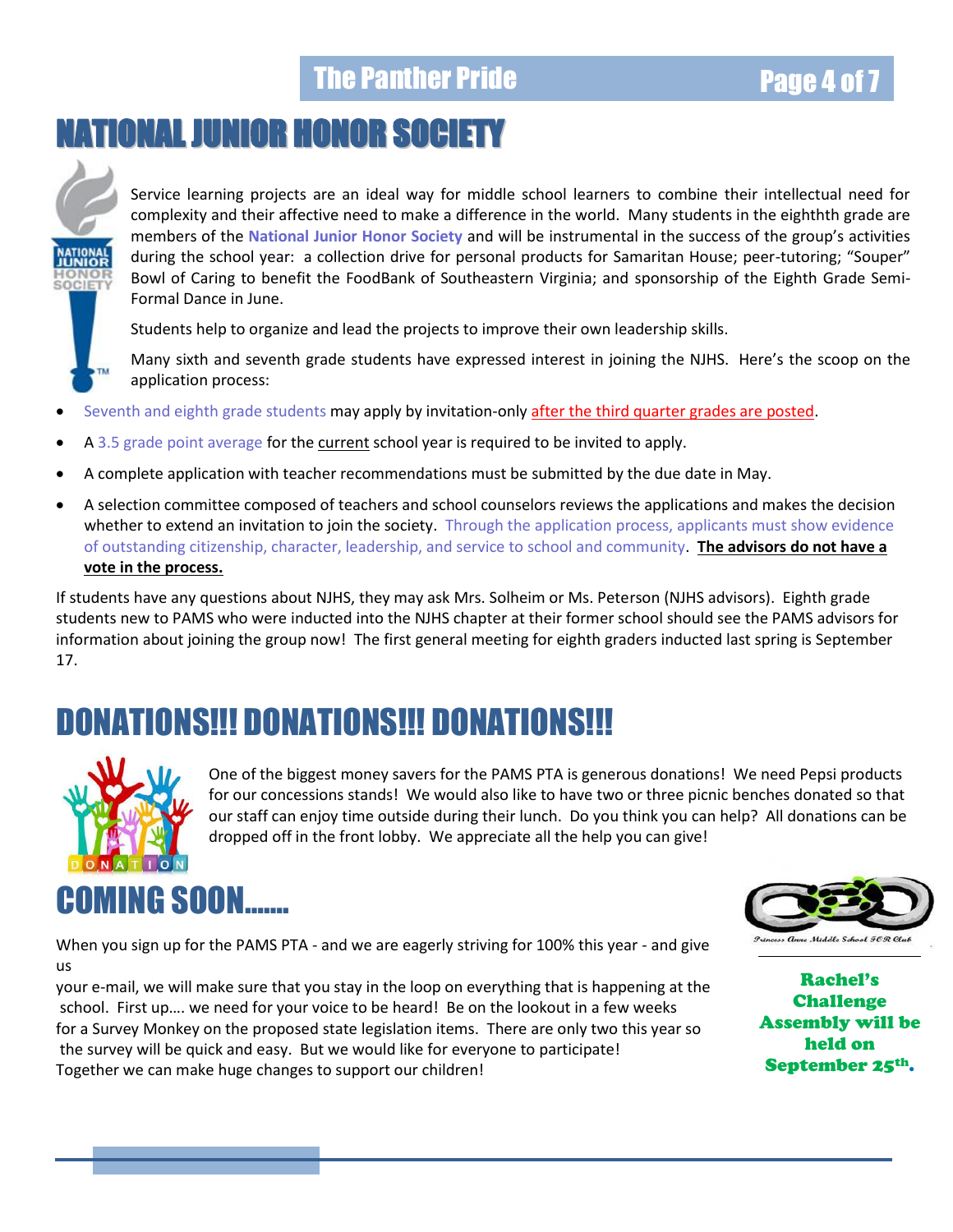#### **Page 5 of 7 The Panther Pride**

### WE TAKE CREDIT CARDS!

This year we are happy to take your stress free and membership payments by credit card! Makes like a little easier doesn't it???

#### WHY JOIN THE PAMS PTA?





You are always asked to join the PTA at every school your child attends. We want to tell you why it is beneficial for you to join.

First off, with your \$5 membership \$3.25 of it is sent to the state and national PTA. That means PAMS only keeps \$1.75. Not a lot, but with 1500 potential memberships that is \$2625 to our bottom line. This is why the \$20 Stress Free donation is important. Selling wrapping paper or chocolate only nets us maybe 20% of the total sales. \$20 per child in the school is WAY better and we don't have to deal with selling, hitting up our family and neighbors and delivering. So with 1500 students in the school at \$20 per child that is \$30K that goes right to our bottom line! And what do we use it for? EVERYONE! We make it a point to make sure we spread our (YOUR)

money to all grade levels. The biggest chunk goes to teacher grants. Any teacher is eligible to apply for a grant. They submit a proposal, it is reviewed by a committee (let us know if you want to be on this committee!) and we usually approve the grant.

Last year we bought the **entire 6th grade** a math program that they used on electronic devices to hone their skills and give the teachers real time results on where they needed to revisit lessons that the kids didn't understand. We bought the **7th grade science classes'** baby oysters to grow. We also got them owl poop - ok, they called them owl pellets but it was really poop! We bought the **chorus** uniforms to start their in house uniform collection - this is ongoing and they are asking for more this year. We bought the **8th social studies classes'** atlases…..yes….they still use books! And we bought our **Computer Resource Specialists** a pocket projector with accessories that is available for any teacher to use with their students.

And that was not all. We spent close to \$9000 on Teacher grants and we feel this is money WELL spent. We want you to be confident in where your membership and stress free money goes. We want you to know that we, as a PTA, are not wasting your money.



Please consider participating. **IT IS IMPORTANT FOR ALL OF OUR STUDENTS**.

## PAMS SPIRIT WEAR

The PTA will be selling spirit wear every Friday and will begin September 12th during lunch so all throughout lunch. We have the last year's design in tee-shirts, long and short, crew neck sweat shirts, hoodies and zippered hoodies, sweat pants, soffee shorts and string bags. We also have a tee-shirts and zippered hoodies in a new design. All of last year's design is fifty percent off and the new design is from \$15 to \$30. Come out and get your spirit wear during lunch and also during the Open House on Tuesday, September 9th.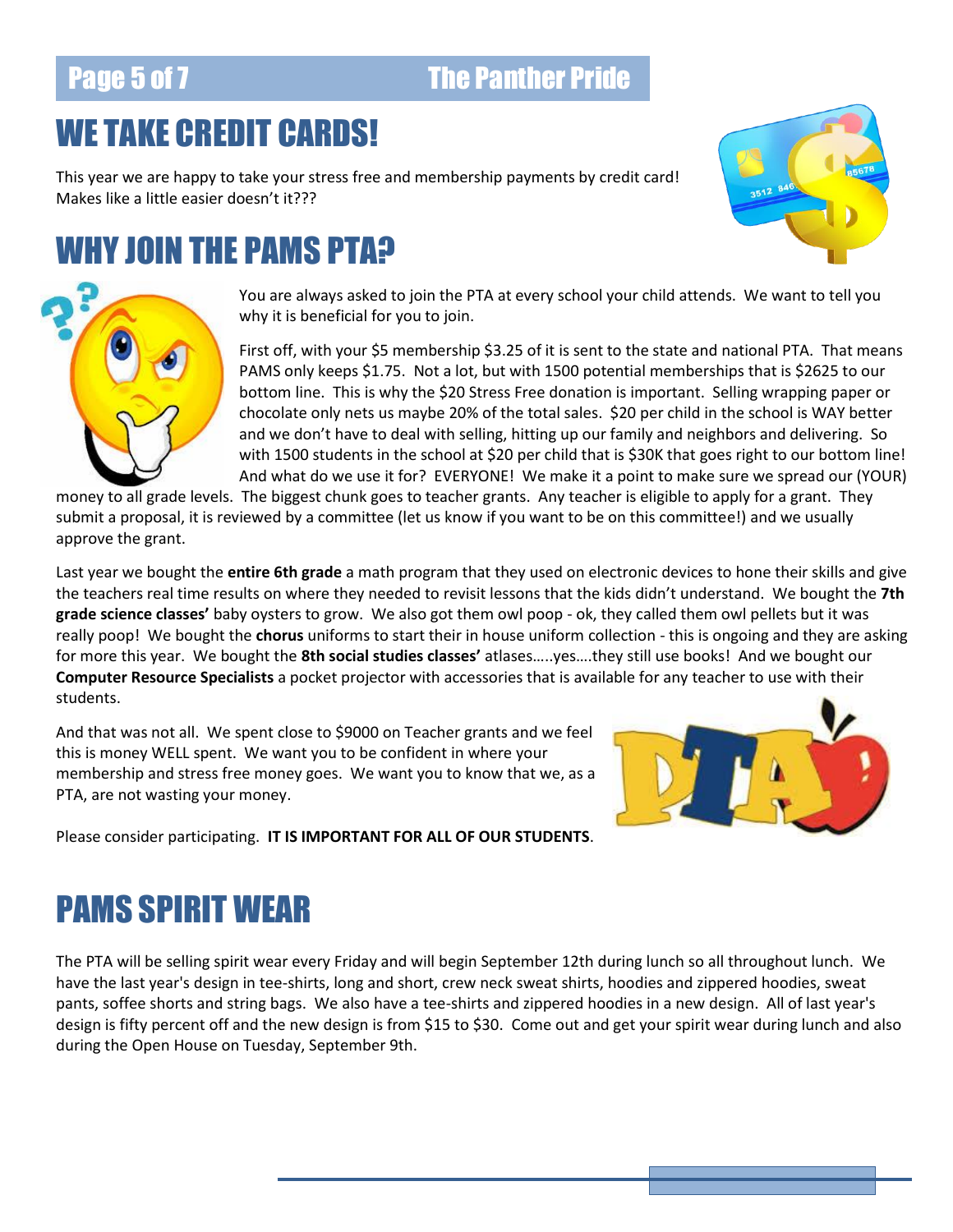#### The Panther Pride Page 6 of 7



### Princess Anne Middle PTA Membership Form

Please remember that the Stress-Free Fundraiser option eliminates product sales with 100% of your donation going directly to the PTA so that we may bring great programs to our school for all students. Further the Stress Free donation is tax-deductible. We appreciate your support of the Princess Anne Middle PTA.

| Member Only                                                                                                                                                                                                                   | <b>Stress Free</b><br>w/Membership<br>(\$25.00/ea.) | (\$5.00/ea.) |
|-------------------------------------------------------------------------------------------------------------------------------------------------------------------------------------------------------------------------------|-----------------------------------------------------|--------------|
|                                                                                                                                                                                                                               |                                                     |              |
|                                                                                                                                                                                                                               |                                                     |              |
| Parent's Phone # (____) ________ - _________                                                                                                                                                                                  | <b>Grand Total:</b>                                 |              |
|                                                                                                                                                                                                                               | $\frac{1}{2}$                                       |              |
|                                                                                                                                                                                                                               |                                                     |              |
|                                                                                                                                                                                                                               |                                                     |              |
|                                                                                                                                                                                                                               |                                                     |              |
|                                                                                                                                                                                                                               |                                                     |              |
|                                                                                                                                                                                                                               |                                                     |              |
| Grade Teacher Teacher and the contract of the contract of the contract of the contract of the contract of the contract of the contract of the contract of the contract of the contract of the contract of the contract of the |                                                     |              |
| Three ways to join: Cash, Check or Credit Card via PayPal!                                                                                                                                                                    |                                                     |              |
| Credit Card: You can pay in person at Open House on Sept 9th!<br>Membership with Stress Free: http://tinyurl.com/PAMSPTACombo<br>Membership Only: http://tinyurl.com/PAMSPTAmembershiponly                                    |                                                     |              |
| By check or cash:<br>Please make your check payable to: Princess Anne Middle PTA<br>$\Box$ Cash ______ $\Box$ Check# _____                                                                                                    |                                                     |              |

**You can drop this form at the school or mail it to: PTA at 2323 Holland Road, Virginia Beach 23453**